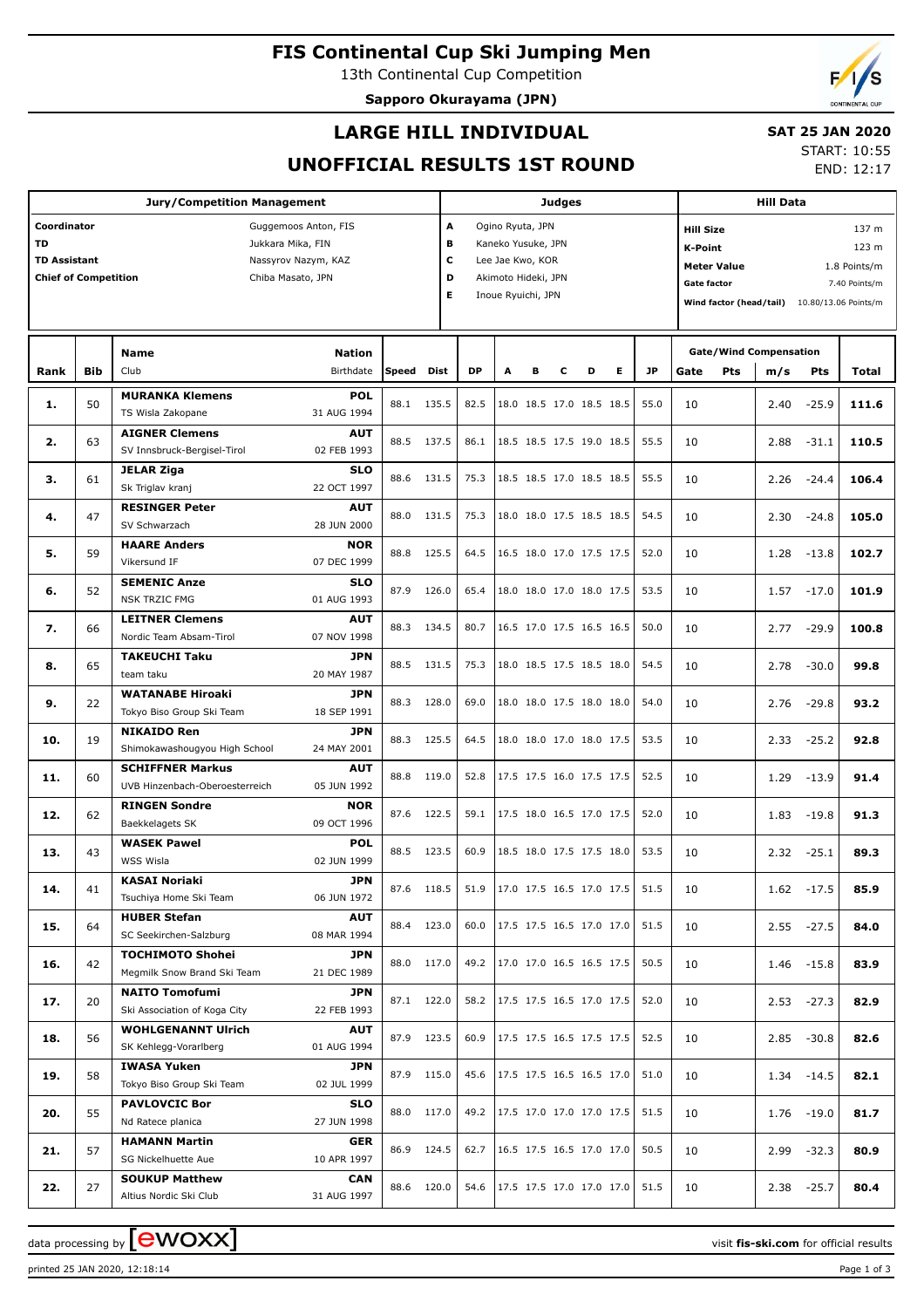## **FIS Continental Cup Ski Jumping Men**

13th Continental Cup Competition

**Sapporo Okurayama (JPN)**

# **LARGE HILL INDIVIDUAL**

#### **SAT 25 JAN 2020** START: 10:55

## **UNOFFICIAL RESULTS 1ST ROUND**

END: 12:17

|      |            | <b>Name</b>                                        | <b>Nation</b>             |            |            |           |   |   |   |                          |           | <b>Gate/Wind Compensation</b> |      |                                                                                                                                                                    |       |
|------|------------|----------------------------------------------------|---------------------------|------------|------------|-----------|---|---|---|--------------------------|-----------|-------------------------------|------|--------------------------------------------------------------------------------------------------------------------------------------------------------------------|-------|
| Rank | <b>Bib</b> | Club                                               | Birthdate                 | Speed Dist |            | <b>DP</b> | A | в | c | Е<br>D                   | <b>JP</b> | Gate<br>Pts                   | m/s  |                                                                                                                                                                    | Total |
|      |            |                                                    | <b>SUI</b>                |            |            |           |   |   |   |                          |           |                               |      |                                                                                                                                                                    |       |
| 23.  | 40         | <b>SCHULER Andreas</b><br>Einsiedeln               | 30 DEC 1995               | 88.5       | 118.0      | 51.0      |   |   |   | 16.5 17.5 15.5 16.5 17.0 | 50.0      | 10                            | 2.20 | $-23.8$                                                                                                                                                            | 77.2  |
|      |            | <b>MAERKL Kilian</b>                               | <b>GER</b>                |            |            |           |   |   |   |                          |           |                               |      |                                                                                                                                                                    |       |
| 24.  | 44         | Sc Partenkirchen                                   | 10 APR 2000               |            | 88.2 118.0 | 51.0      |   |   |   | 17.0 17.0 17.0 17.0 17.0 | 51.0      | 10                            | 2.43 |                                                                                                                                                                    | 75.8  |
| 25.  | 21         | <b>SHIMIZU Reruhi</b>                              | <b>JPN</b>                |            | 87.9 117.0 | 49.2      |   |   |   | 17.0 17.0 17.0 16.5 17.0 | 51.0      | 10                            |      |                                                                                                                                                                    | 73.7  |
|      |            | Megmilk Snow Brand Ski Team                        | 04 DEC 1993               |            |            |           |   |   |   |                          |           |                               |      |                                                                                                                                                                    |       |
| 26.  | 28         | <b>HAUSWIRTH Sandro</b>                            | <b>SUI</b>                |            | 88.7 119.0 | 52.8      |   |   |   | 17.5 17.5 16.0 17.0 17.5 | 52.0      | 10                            | 2.89 | $-31.2$                                                                                                                                                            | 73.6  |
|      |            | Gstaad                                             | 29 AUG 2000               |            |            |           |   |   |   |                          |           |                               |      |                                                                                                                                                                    |       |
| 27.  | 45         | <b>ITO Kenshiro</b><br>Megmilk Snow Brand Ski Team | <b>JPN</b><br>08 JAN 1990 | 88.1       | 116.0      | 47.4      |   |   |   | 17.0 17.0 17.0 16.5 16.5 | 50.5      | 10                            | 2.26 | $-24.4$                                                                                                                                                            | 73.5  |
|      |            | <b>WINTER Paul</b>                                 | <b>GER</b>                |            |            |           |   |   |   |                          |           |                               |      |                                                                                                                                                                    |       |
| 28.  | 39         | SC Willingen                                       | 05 OCT 1997               | 88.0       | 113.5      | 42.9      |   |   |   | 16.5 17.5 15.0 16.5 16.5 | 49.5      | 10                            | 1.83 | $-19.8$                                                                                                                                                            | 72.6  |
|      |            | <b>HAZETDINOV Ilmir</b>                            | <b>RUS</b>                |            |            |           |   |   |   |                          |           |                               |      |                                                                                                                                                                    |       |
| 28.  | 23         | SDUSHOR 33 MOSKOVSKAYA OBLA                        | 28 OCT 1991               |            | 88.1 115.5 | 46.5      |   |   |   | 17.5 17.0 16.0 16.5 17.0 | 50.5      | 10                            | 2.26 | $-24.4$                                                                                                                                                            | 72.6  |
|      |            | <b>NAGAMINE Hisaki</b>                             | <b>JPN</b>                |            |            |           |   |   |   | 17.0 17.0 16.0 17.0 16.5 |           |                               |      |                                                                                                                                                                    |       |
| 30.  | 17         | Meiji University                                   | 29 APR 1997               |            | 87.7 114.5 | 44.7      |   |   |   |                          | 50.5      | 10                            | 2.59 |                                                                                                                                                                    | 67.2  |
| 31.  | 46         | <b>MYHREN Mats Bjerke</b>                          | <b>NOR</b>                |            | 88.5 113.5 | 42.9      |   |   |   | 16.5 17.0 16.0 16.5 16.5 | 49.5      | 10                            | 2.36 |                                                                                                                                                                    | 66.9  |
|      |            | Soere Aal                                          | 23 SEP 1997               |            |            |           |   |   |   |                          |           |                               |      |                                                                                                                                                                    |       |
| 31.  | 26         | <b>BAZHENOV Aleksandr</b>                          | <b>RUS</b>                |            | 87.8 114.0 | 43.8      |   |   |   | 16.5 17.0 15.5 16.5 16.5 | 49.5      | 10                            | 2.44 | $-26.4$                                                                                                                                                            | 66.9  |
|      |            | ZDUSHOR ZVS CSP                                    | 13 JUL 1995               |            |            |           |   |   |   |                          |           |                               |      |                                                                                                                                                                    |       |
| 33.  | 51         | <b>TEPES Jurij</b><br>SD Dolomiti                  | <b>SLO</b><br>14 FEB 1989 |            | 87.8 112.5 | 41.1      |   |   |   | 17.0 16.5 16.5 16.5 17.5 | 50.0      | 10                            | 2.37 | $-25.6$                                                                                                                                                            | 65.5  |
|      |            | <b>RAIMUND Philipp</b>                             | <b>GER</b>                |            |            |           |   |   |   |                          |           |                               |      |                                                                                                                                                                    |       |
| 34.  | 49         | Sc Oberstdorf                                      | 23 JUN 2000               | 88.1       | 105.0      | 27.6      |   |   |   | 16.5 15.5 16.0 16.0 16.5 | 48.5      | 10                            | 1.26 | $-13.6$                                                                                                                                                            | 62.5  |
|      |            | <b>ITO Masamitsu</b>                               | <b>JPN</b>                |            |            |           |   |   |   |                          |           |                               |      |                                                                                                                                                                    |       |
| 35.  | 32         | Tsuchiya Home Ski Club                             | 27 FEB 1998               | 88.0       | 107.5      | 32.1      |   |   |   | 16.0 17.0 16.0 16.5 16.5 | 49.0      | 10                            | 2.10 |                                                                                                                                                                    | 58.4  |
|      |            | <b>SELL Adrian</b>                                 | <b>GER</b>                |            |            |           |   |   |   |                          |           |                               |      |                                                                                                                                                                    |       |
| 36.  | 48         | Sv Messstetten                                     | 28 APR 1998               | 87.9       | 101.5      | 21.3      |   |   |   | 16.0 15.5 16.0 16.0 16.0 | 48.0      | 10                            |      |                                                                                                                                                                    | 52.3  |
| 37.  | 18         | <b>WATANABE Rikuta</b>                             | <b>JPN</b>                |            | 88.6 104.5 | 26.7      |   |   |   | 16.0 15.0 15.0 15.5 15.0 | 45.5      | 10                            | 1.86 |                                                                                                                                                                    | 52.1  |
|      |            | Tokyo Biso Kogyo Corporation                       | 09 JUL 1995               |            |            |           |   |   |   |                          |           |                               |      |                                                                                                                                                                    |       |
| 38.  | 54         | <b>GRANERUD Halvor Egner</b>                       | <b>NOR</b>                | 87.5       | 102.5      | 23.1      |   |   |   | 15.0 15.0 14.5 15.0 15.5 | 45.0      | 10                            | 1.75 | $-18.9$                                                                                                                                                            | 49.2  |
|      |            | Asker Skiklubb                                     | 29 MAY 1996               |            |            |           |   |   |   |                          |           |                               |      |                                                                                                                                                                    |       |
| 39.  | 53         | <b>ROTH Luca</b><br>Sv Messstetten                 | <b>GER</b><br>14 APR 2000 | 88.1       | 98.0       | 15.0      |   |   |   | 15.0 15.5 15.0 15.5 15.5 | 46.0      | 10                            |      |                                                                                                                                                                    | 47.5  |
|      |            | <b>CHOI Seou</b>                                   | KOR                       |            |            |           |   |   |   |                          |           |                               |      |                                                                                                                                                                    |       |
| 40.  | 31         | High1 Resort                                       | 03 DEC 1982               |            | 87.0 104.0 | 25.8      |   |   |   | 16.0 17.0 15.5 16.0 16.0 | 48.0      | 10                            |      |                                                                                                                                                                    | 45.4  |
|      |            | <b>PILCH Tomasz</b>                                | <b>POL</b>                |            |            |           |   |   |   |                          |           |                               |      |                                                                                                                                                                    |       |
| 41.  | 25         | WSS Wisla                                          | 20 OCT 2000               | 88.1       | 95.0       | 9.6       |   |   |   | 14.5 14.5 14.5 14.0 14.5 | 43.5      | 10                            |      |                                                                                                                                                                    | 42.4  |
| 42.  | 33         | <b>CHOI Heung Chul</b>                             | <b>KOR</b>                | 87.6       | 96.5       | 12.3      |   |   |   | 15.5 16.0 15.5 15.5 16.0 | 47.0      | 10                            |      |                                                                                                                                                                    | 39.5  |
|      |            | High1 Resort                                       | 03 DEC 1981               |            |            |           |   |   |   |                          |           |                               |      |                                                                                                                                                                    |       |
| 43.  | 37         | <b>DEAN Decker</b>                                 | <b>USA</b>                | 87.5       | 96.0       | 11.4      |   |   |   | 16.0 15.5 14.5 16.0 16.5 | 47.5      | 10                            |      |                                                                                                                                                                    | 28.6  |
|      |            | Steamboat Springs winter sports cl                 | 08 AUG 2000               |            |            |           |   |   |   |                          |           |                               |      |                                                                                                                                                                    |       |
| 44.  | 24         | <b>JUROSZEK Kacper</b><br>Wss Wisla                | <b>POL</b><br>05 JUN 2001 | 88.3       | 87.5       | $-3.9$    |   |   |   | 14.5 14.0 13.5 14.0 13.5 | 41.5      | 10                            |      |                                                                                                                                                                    | 18.8  |
|      |            | <b>GASIENICA Patrick</b>                           | <b>USA</b>                |            |            |           |   |   |   |                          |           |                               |      |                                                                                                                                                                    |       |
| 45.  | 34         | Norge Ski club                                     | 28 NOV 1998               | 87.4       | 81.0       | $-15.6$   |   |   |   | 15.0 14.5 14.5 15.0 15.5 | 44.5      | 10                            |      | Pts<br>$-26.2$<br>$-26.5$<br>$-28.0$<br>$-25.5$<br>$-22.7$<br>$-17.0$<br>$-20.1$<br>$-16.1$                                                                        | 16.9  |
|      |            | <b>YANG Guang</b>                                  | <b>CHN</b>                |            |            |           |   |   |   |                          |           |                               |      | 2.45<br>1.57<br>$1.25 - 13.5$<br>$2.63 - 28.4$<br>$0.99 - 10.7$<br>$1.83 - 19.8$<br>$2.81 - 30.3$<br>$1.74 - 18.8$<br>$1.11 - 12.0$<br>1.99 -21.5<br>$2.13 - 23.0$ |       |
| 46.  | 36         |                                                    | 11 MAY 1984               | 87.7       | 85.5       | $-7.5$    |   |   |   | 14.5 14.5 14.0 14.0 14.0 | 42.5      | 10                            |      |                                                                                                                                                                    | 13.5  |
|      |            | <b>CHEN Zhe</b>                                    | <b>CHN</b>                | 87.5       | 80.5       | $-16.5$   |   |   |   | 15.0 14.5 14.5 14.5 13.5 |           |                               |      |                                                                                                                                                                    |       |
| 47.  | 30         |                                                    | 09 MAR 1993               |            |            |           |   |   |   |                          | 43.5      | 10                            |      |                                                                                                                                                                    | 4.0   |
| 48.  | 35         | <b>CHO Sungwoo</b>                                 | <b>KOR</b>                | 86.5       | 76.0       | $-24.6$   |   |   |   | 14.0 14.0 14.5 14.5 14.5 | 43.0      | 10                            | 1.49 |                                                                                                                                                                    | 2.3   |
|      |            |                                                    | 01 JAN 2000               |            |            |           |   |   |   |                          |           |                               |      |                                                                                                                                                                    |       |

printed 25 JAN 2020, 12:18:14 Page 2 of 3

data processing by **CWOXX** and  $\overline{C}$  and  $\overline{C}$  and  $\overline{C}$  and  $\overline{C}$  and  $\overline{C}$  and  $\overline{C}$  and  $\overline{C}$  and  $\overline{C}$  and  $\overline{C}$  and  $\overline{C}$  and  $\overline{C}$  and  $\overline{C}$  and  $\overline{C}$  and  $\overline{C}$  and  $\overline{C}$